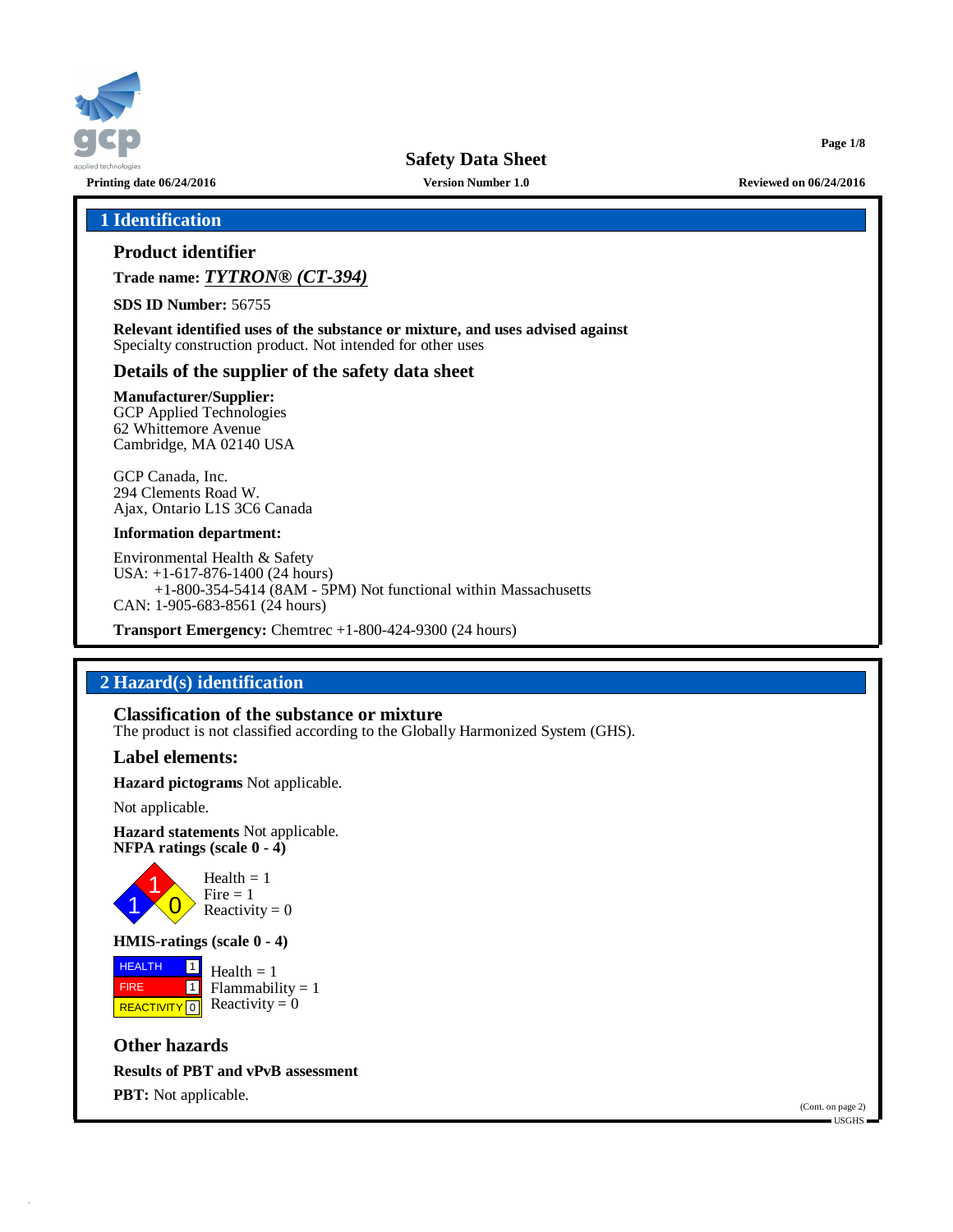**Trade name:** *TYTRON® (CT-394)*

**vPvB:** Not applicable.

### **3 Composition/information on ingredients**

### **Chemical characterization: Mixtures**

| <b>Hazardous components:</b> |                                             |               |  |  |  |
|------------------------------|---------------------------------------------|---------------|--|--|--|
|                              | 102-71-6 Triethanolamine                    | 3.0-5.0%      |  |  |  |
|                              | 9004-82-4 Lauryl ether sulfate, sodium salt | $1.0 - 3.0\%$ |  |  |  |
|                              | 122-20-3 Triisopropanolamine                | $1.0 - 3.0\%$ |  |  |  |
|                              | 14960-06-6 Sodium lauryliminodipropionate   | $1.0 - 3.0\%$ |  |  |  |

**Additional information:** For the wording of the listed hazard phrases refer to section 16.

# **4 First-aid measures**

### **Description of first aid measures**

**General information:** Get medical advice/attention if you feel unwell.

**After inhalation:**

Supply fresh air. If required, provide artificial respiration. Keep patient warm. Consult doctor if symptoms persist.

**After skin contact:** Generally the product does not irritate the skin.

**After eye contact:** Rinse cautiously with water for several minutes.

**After swallowing:** If symptoms persist consult doctor.

### **Information for doctor:**

**Most important symptoms and effects, both acute and delayed** No further relevant information available.

**Indication of any immediate medical attention and special treatment needed** No further relevant information available.

### **5 Fire-fighting measures**

**Special hazards arising from the substance or mixture** No further relevant information available.

**Additional information** Collect contaminated fire fighting water separately. It must not enter the sewage system.

# **6 Accidental release measures**

**Personal precautions, protective equipment and emergency procedures**

Wear protective equipment. Keep unprotected persons away.

## **Methods and material for containment and cleaning up:**

Contain and/or absorb spill with inert material (i.e. sand, vermiculite) then place in a suitable container.

### **Reference to other sections**

See Section 7 for information on safe handling.

See Section 8 for information on personal protection equipment.

(Cont. on page 3) USGHS

(Cont. from page 1)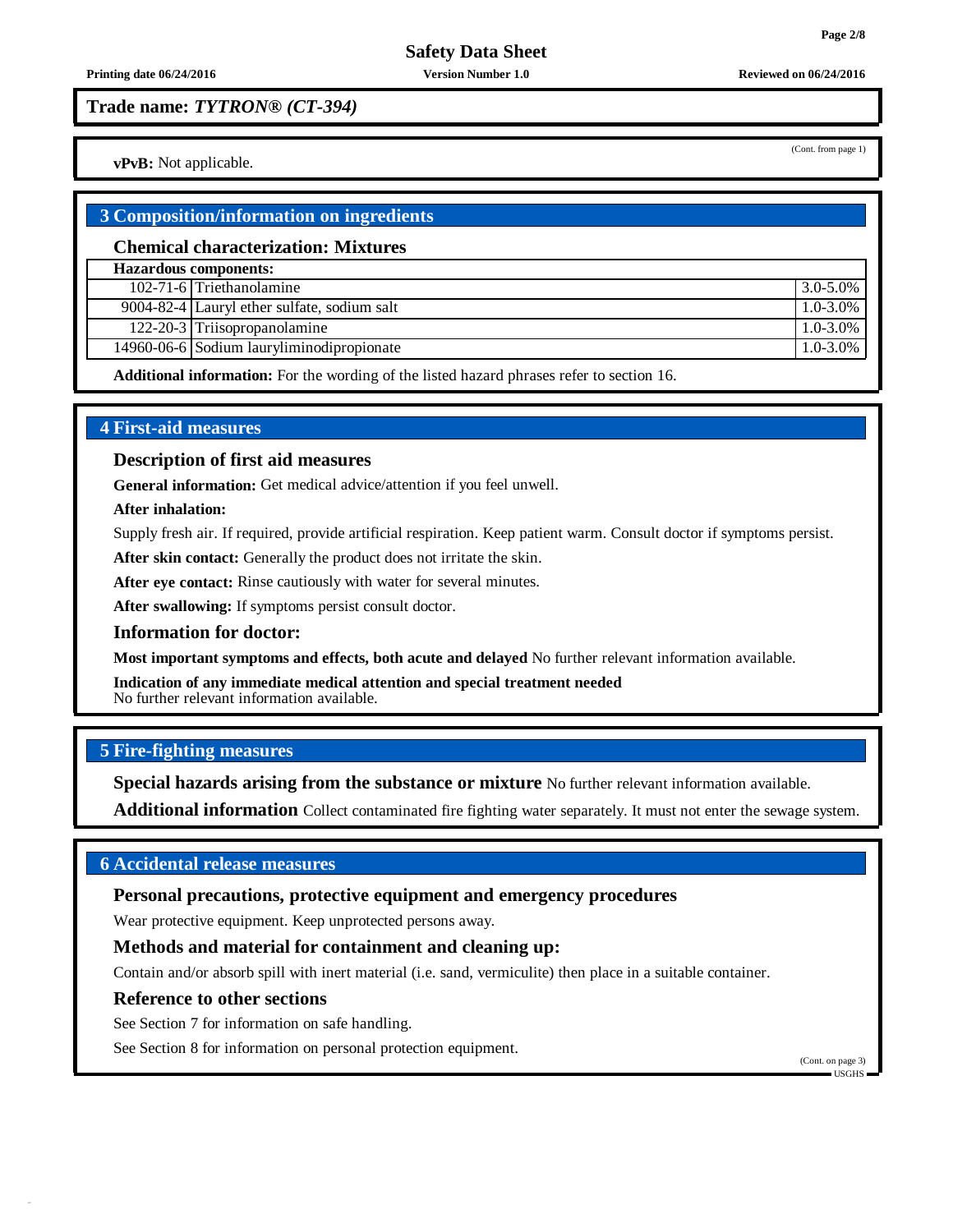**Printing date 06/24/2016 Version Number 1.0 Reviewed on 06/24/2016**

**Trade name:** *TYTRON® (CT-394)*

See Section 13 for disposal information.

### **7 Handling and storage**

### **Handling:**

**Precautions for safe handling** Avoid contact with eyes, skin and clothing. Do not take internally. Practice good personal hygiene to avoid ingestion. Use only with adequate ventilation. Wash clothing before reuse. FOR PROFESSIONAL USE ONLY. KEEP OUT OF CHILDREN'S REACH.

**Information about protection against explosions and fires:** No special measures required.

### **Conditions for safe storage, including any incompatibilities**

**Storage:**

**Information about storage in one common storage facility:** No special measures required.

**Further information about storage conditions:** Keep receptacle tightly sealed.

**Specific end use(s)** No further relevant information available.

### **8 Exposure controls/personal protection**

**Additional information about design of technical systems:** No further data; see item 7.

**Control parameters**

**Components with limit values that require monitoring at the workplace:**

**102-71-6 Triethanolamine**

TLV (USA) Long-term value: 5 mg/m<sup>3</sup>

**Additional information:** The lists that were valid during the creation were used as basis.

**Exposure controls**

**Personal protective equipment:**

**General protective and hygienic measures:**

The usual precautionary measures for handling chemicals should be followed.

### **Breathing equipment:**

Control exposure to ingredients with workplace control parameters if mentioned above. If no ingredients are listed, respiratory protection is generally not required.

If exposure limits are listed and may be exceeded, use approved respiratory protective equipment and filter type appropriate for the listed ingredients. (NIOSH, CEN, etc.).

**Protection of hands:** Rubber or other impervious gloves should be worn to prevent skin contact.

(Cont. on page 4) USGHS

(Cont. from page 2)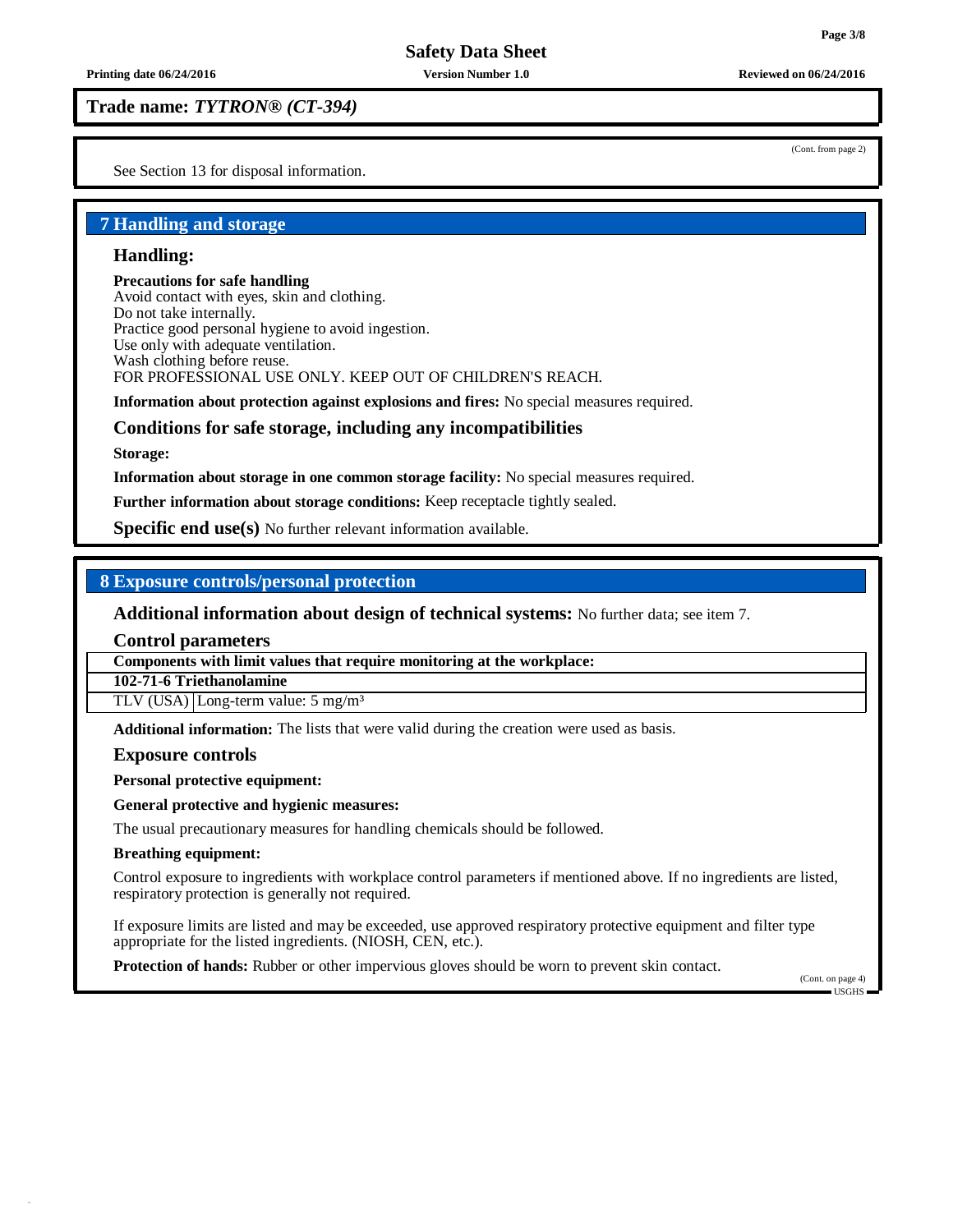**Trade name:** *TYTRON® (CT-394)*

**Eye protection:**



Safety glasses with side shield protection.



A face shield should also be worn if there is potential exposure to splash or spray.

### **Body protection:**

Use personal protective equipment as required.

Take off contaminated clothing.

# **9 Physical and chemical properties**

| Information on basic physical and chemical properties                                                                           |                                                                                                  |  |  |  |  |
|---------------------------------------------------------------------------------------------------------------------------------|--------------------------------------------------------------------------------------------------|--|--|--|--|
| <b>General Information</b><br>Appearance:<br>Form:<br>Color:<br>Odor:<br>Odor threshold:                                        | Liquid<br>According to product specification<br>Characteristic<br>Not determined.                |  |  |  |  |
| $pH-value$ (~):                                                                                                                 | Not determined.                                                                                  |  |  |  |  |
| <b>Change in condition</b><br><b>Melting point/Melting range:</b><br><b>Boiling point/Boiling range:</b><br><b>Flash point:</b> | Undetermined.<br>Undetermined.<br>94 °C (201 °F)                                                 |  |  |  |  |
| <b>Flammability (solid, gaseous):</b>                                                                                           | Not applicable.                                                                                  |  |  |  |  |
| <b>Decomposition temperature:</b><br>Auto igniting:<br>Danger of explosion:                                                     | Not determined.<br>Product is not selfigniting.<br>Product does not present an explosion hazard. |  |  |  |  |
| <b>Explosion limits:</b><br>Lower:<br><b>Upper:</b><br><b>VOC Content (max):</b>                                                | Not determined.<br>Not determined.<br>Not determined.                                            |  |  |  |  |
| Vapor pressure:<br>Density: $(\sim)$<br><b>Relative density</b><br><b>Vapor density</b><br><b>Evaporation</b> rate              | Not determined.<br>Not determined.<br>Not determined.<br>Not determined.<br>Not determined.      |  |  |  |  |
| Solubility in / Miscibility with<br>Water:                                                                                      | Not miscible or difficult to mix.                                                                |  |  |  |  |
| Partition coefficient (n-octanol/water): Not determined.                                                                        |                                                                                                  |  |  |  |  |
| Viscosity:<br>Dynamic:<br>Kinematic:<br>Molecular weight                                                                        | Not determined.<br>Not determined.<br>Not applicable.<br>(Cont. on page 5)                       |  |  |  |  |
|                                                                                                                                 | $\blacksquare$ I ISGHS $\blacksquare$                                                            |  |  |  |  |

**Printing date 06/24/2016 Version Number 1.0 Reviewed on 06/24/2016**

(Cont. from page 3)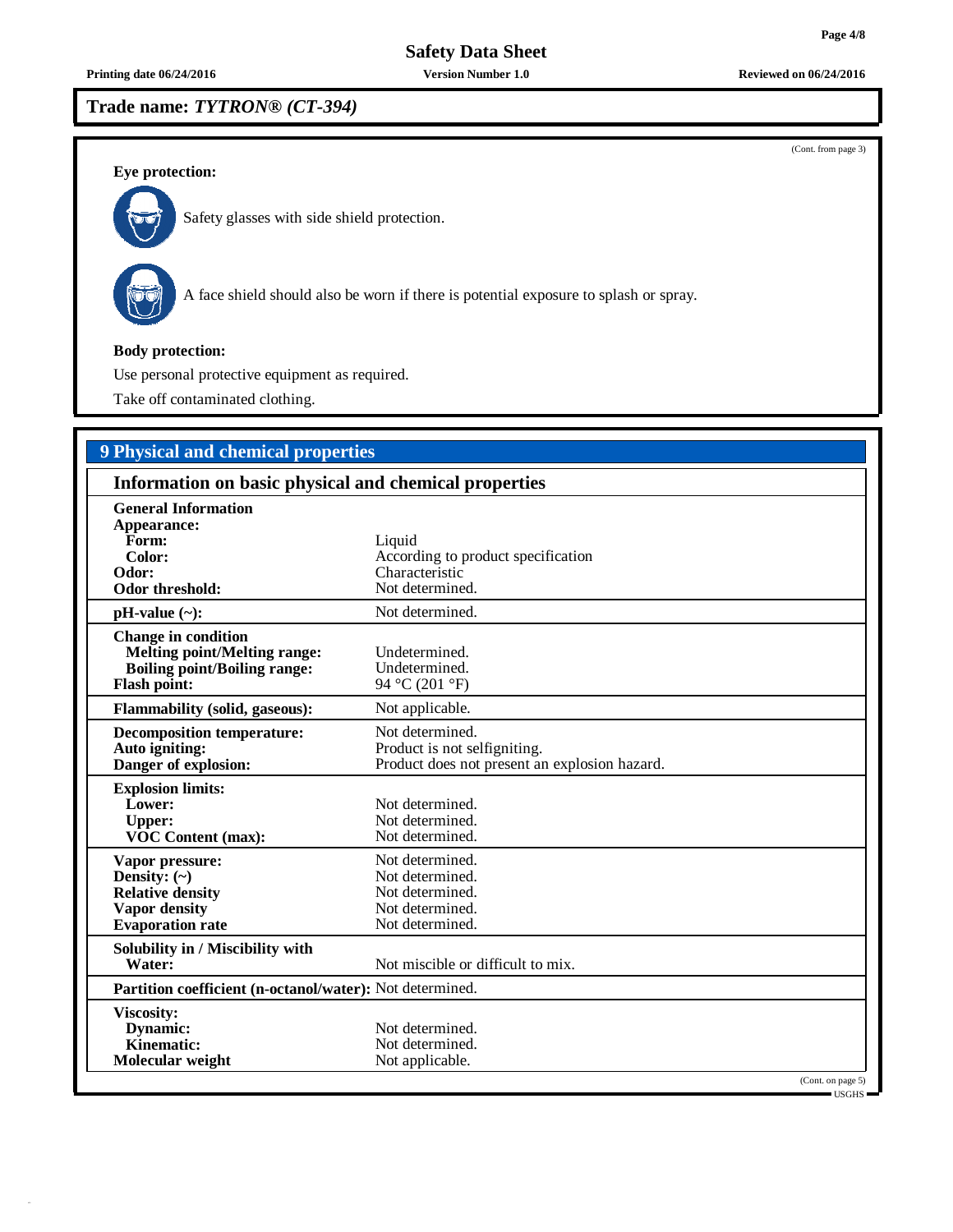(Cont. from page 4)

**Safety Data Sheet**

**Printing date 06/24/2016 Version Number 1.0 Reviewed on 06/24/2016**

**Trade name:** *TYTRON® (CT-394)*

**Other information** No further relevant information available.

# **10 Stability and reactivity**

**Reactivity** Stable under normal conditions.

**Chemical stability**

**Thermal decomposition:** No decomposition if used according to specifications.

**Possibility of hazardous reactions** No dangerous reactions known.

**Conditions to avoid** No further relevant information available.

**Incompatible materials:** No further relevant information available.

**Hazardous decomposition products:** Carbon monoxide and carbon dioxide

# **11 Toxicological information**

### **Information on toxicological effects**

**Acute toxicity:**

| LD/LC50 values relevant for classification: |      |                                  |  |  |  |  |
|---------------------------------------------|------|----------------------------------|--|--|--|--|
| 102-71-6 Triethanolamine                    |      |                                  |  |  |  |  |
| Oral                                        | LD50 | 5300 mg/kg (guinea pig)          |  |  |  |  |
|                                             |      | $6400$ mg/kg (rat - male)        |  |  |  |  |
| Dermal LD50                                 |      | $>10000$ mg/kg (rabbit)          |  |  |  |  |
|                                             |      | $LC50$ , 96h   11800 mg/l (fish) |  |  |  |  |

### **Primary irritant effect:**

**on the skin:** No irritating effect expected

**on the eye:** No irritating effect expected

**inhalation:** No irritating effect expected

# **Additional toxicological information:**

### **102-71-6 Triethanolamine**

NOEC/NOEL 16 mg/l (crustaceans) (Chronic NOEC)

**Carcinogenic categories**

**IARC (International Agency for Research on Cancer) Human Carcinogenicity:**

**Group 1- Positive, Group 2A- Probable, Group 2B- Possible, Group 3- Not Classifiable**

102-71-6 Triethanolamine 3

**NTP (National Toxicology Program)**

**K–Known to be carcinogenic, R–May reasonably be anticipated to be carcinogenic**

None of the ingredients is listed.

**OSHA-Ca (Occupational Safety & Health Administration)**

None of the ingredients is listed.

USGHS

(Cont. on page 6)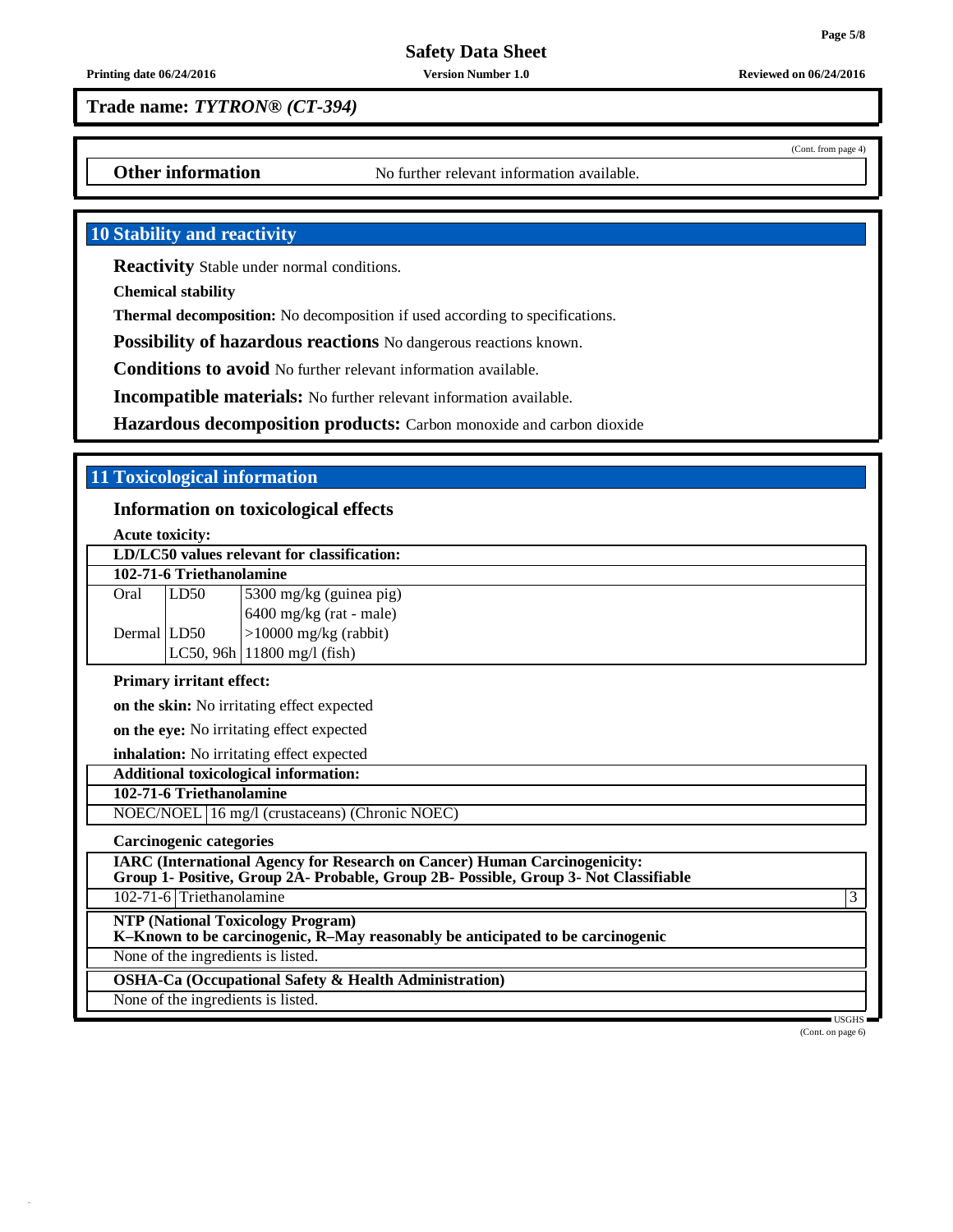(Cont. from page 5)

### **Trade name:** *TYTRON® (CT-394)*

# **12 Ecological information**

### **Toxicity**

**Aquatic toxicity:**

**102-71-6 Triethanolamine**

EC50, 72h  $\vert$  512 mg/l (algae)

EC50, 48h  $\vert$  609.88 mg/l (daphnia magna)

**Persistence and degradability** No further relevant information available.

### **Behavior in environmental systems:**

**Bioaccumulative potential** No further relevant information available.

**Mobility in soil** No further relevant information available.

### **Additional ecological information:**

**General notes:** Not known to be hazardous to water.

### **Results of PBT and vPvB assessment**

**PBT:** Not applicable. **vPvB:** Not applicable.

**Other adverse effects** No further relevant information available.

### **13 Disposal considerations**

### **Waste treatment methods**

**Recommendation:**



Must not be disposed of together with household garbage. Do not allow product to reach sewage system.

### **Uncleaned packagings:**

**Recommendation:** Disposal must be made according to official regulations.

# **14 Transport information**

**Environmental hazards:** Not applicable.

**Special precautions for user** Not applicable.

### **15 Regulatory information**

**SARA (Superfund Amendments and Reauthorization Act)**

**Section 302/304 (extremely hazardous substances):**

None of the ingredients is listed.

**Section 313 Reportable Ingredients (Chemicals present below reporting threshold are exempt):**

None of the ingredients is listed.

**SARA Section 312/Tier I & II Hazard Categories:** Health Immediate (acute) No

(Cont. on page 7)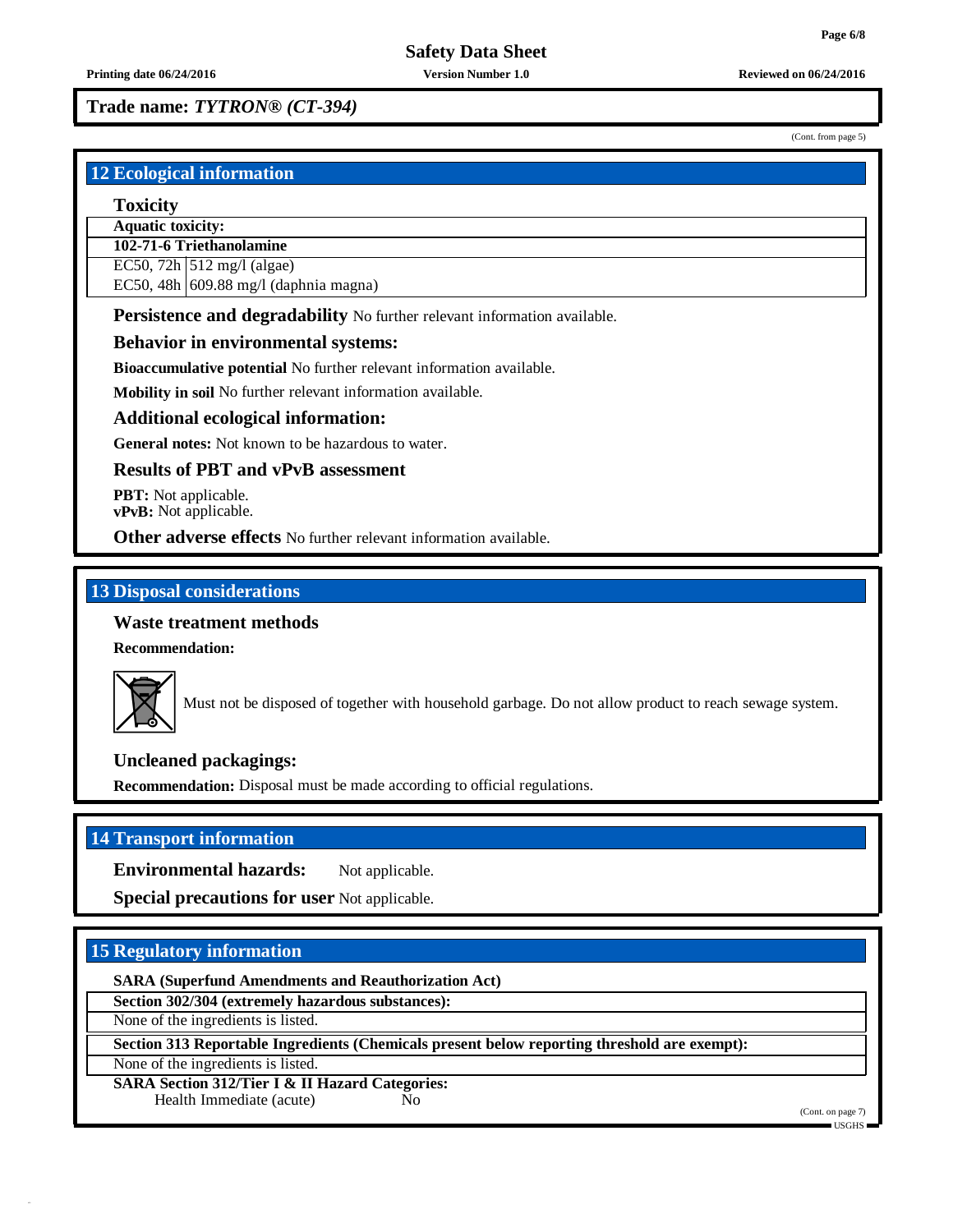### **Trade name:** *TYTRON® (CT-394)*

|                                                                                 |                                                                                                                                                                       | (Cont. from page 6) |
|---------------------------------------------------------------------------------|-----------------------------------------------------------------------------------------------------------------------------------------------------------------------|---------------------|
| Health Immediate (acute)                                                        | Yes                                                                                                                                                                   |                     |
| Health Delayed (chronic)<br>Flammable                                           | N <sub>0</sub><br>N <sub>0</sub>                                                                                                                                      |                     |
| Reactive                                                                        | N <sub>0</sub>                                                                                                                                                        |                     |
| Pressure                                                                        | No                                                                                                                                                                    |                     |
| <b>North America Chemical Inventory Status</b>                                  |                                                                                                                                                                       |                     |
| <b>TSCA (Toxic Substances Control Act - United States):</b>                     |                                                                                                                                                                       |                     |
| All ingredients are listed or exempt from listing unless otherwise noted below. |                                                                                                                                                                       |                     |
| <b>CEPA</b> (Canadian DSL):                                                     |                                                                                                                                                                       |                     |
| All ingredients are listed or exempt from listing unless otherwise noted below. |                                                                                                                                                                       |                     |
| <b>Right to Know Ingredient Disclosure:</b>                                     |                                                                                                                                                                       |                     |
| 57-50-1 Sucrose                                                                 |                                                                                                                                                                       |                     |
| 7732-18-5 Water                                                                 |                                                                                                                                                                       |                     |
| <b>California Proposition 65</b>                                                |                                                                                                                                                                       |                     |
| <b>Chemicals known to cause cancer:</b>                                         |                                                                                                                                                                       |                     |
| Formaldehyde                                                                    |                                                                                                                                                                       |                     |
| 1,4-dioxane                                                                     |                                                                                                                                                                       |                     |
| propylene oxide                                                                 |                                                                                                                                                                       |                     |
| Ethylene oxide                                                                  |                                                                                                                                                                       |                     |
| Chemicals known to cause reproductive toxicity for females:                     |                                                                                                                                                                       |                     |
| 75-21-8 Ethylene oxide                                                          |                                                                                                                                                                       |                     |
| Chemicals known to cause reproductive toxicity for males:                       |                                                                                                                                                                       |                     |
| 75-21-8 Ethylene oxide                                                          |                                                                                                                                                                       |                     |
| Chemicals known to cause developmental toxicity:                                |                                                                                                                                                                       |                     |
| $67-56-1$ Methanol                                                              |                                                                                                                                                                       |                     |
| 75-21-8 Ethylene oxide                                                          |                                                                                                                                                                       |                     |
| <b>Carcinogenicity Categories</b>                                               |                                                                                                                                                                       |                     |
| <b>EPA (Environmental Protection Agency)</b>                                    |                                                                                                                                                                       |                     |
| None of the ingredients is listed.                                              |                                                                                                                                                                       |                     |
|                                                                                 | TLV-ACGIH (THE American Conference of Governmental Industrial Hygienists)<br>Human Carcinogen - A1 Confirmed, A2 Suspected, A3 Unknown Relevance, A4 Not Classifiable |                     |
| <b>Sucrose</b>                                                                  |                                                                                                                                                                       | A4                  |
| Triethanolamine                                                                 |                                                                                                                                                                       | A3                  |
| NIOSH-Cancer (National Institute for Occupational Safety and Health)            |                                                                                                                                                                       |                     |
| None of the ingredients is listed.                                              |                                                                                                                                                                       |                     |
| If no g/L value is provided this product is not subject to above standard.      | Volatile Organic Compounds (VOC) reported per the Emission Standards.                                                                                                 |                     |

# **16 Other information**

The data included herein are presented in accordance with various environment, health and safety regulations. It is the responsibility of a recipient of the data to remain currently informed on chemical hazard information, to design and update its own program and to comply with all national, federal, state and local laws and regulations applicable to safety, occupational health, right-to-know and environmental protection.

### **Department issuing SDS:**

GCP Applied Technologies 62 Whittemore Avenue Cambridge, MA 02140 USA USA: +1-617-876-1400 (24 hours)

(Cont. on page 8) USGHS